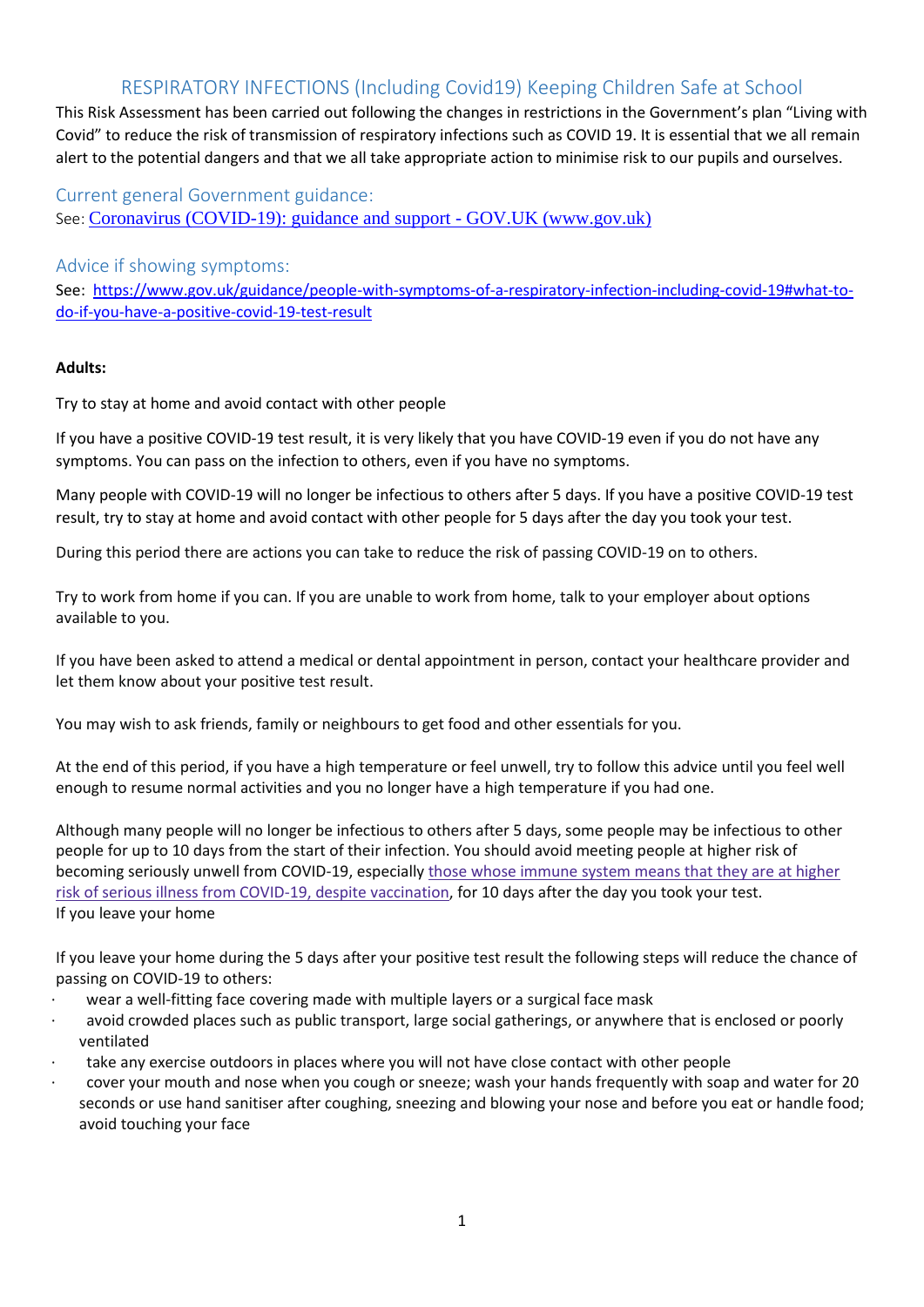### **Children:**

It is not recommended that children and young people are tested for COVID-19 unless directed to by a health professional.

If a child or young person has a positive COVID-19 test result they should try to stay at home and avoid contact with other people for 3 days after the day they took the test, if they can. After 3 days, if they feel well and do not have a high temperature, the risk of passing the infection on to others is much lower. This is because children and young people tend to be infectious to other people for less time than adults.

Children and young people who usually go to school, college or childcare and who live with someone who has a positive COVID-19 test result should continue to attend as normal.

### **PREVENTION MEASURES IN SCHOOL:**

### **CONTROL MEASURES IN DETAIL**

**Stepping measures up and down**- we have an outbreak Management plan outlining how we will operate if we need to take extra measures in exceptional circumstances.

### **Control measures should:**

- 1. Ensure good hygiene for everyone.
- 2. Maintain appropriate cleaning regimes.
- 3. Keep occupied spaces well ventilated.

4. Follow public health advice on testing, self-isolation and managing confirmed cases of respiratory infections (e.g.COVID-19).

## **SCHOOL**

#### **We are adopting a staged response as follows**

**Everyday working**: from previous experience we will continue to adopt the following measures:

- lunches in the dining room/hall
- whole school assemblies
- play in phases
- mixing allowed with adventure playground/Astro area following the agreed rota.

**Outbreak Management plan:** (see appendix to Major Incident Plan) in operation upon advice of the Local Health Authority, 'isolation of year groups' no mixing- allocated play areas, no communal indoor rooms used, Teams assemblies, lunches in classrooms, possibly bubbles reintroduced, possibly closure of classes if instructed by local health officials (although unlikely)/ remote learning.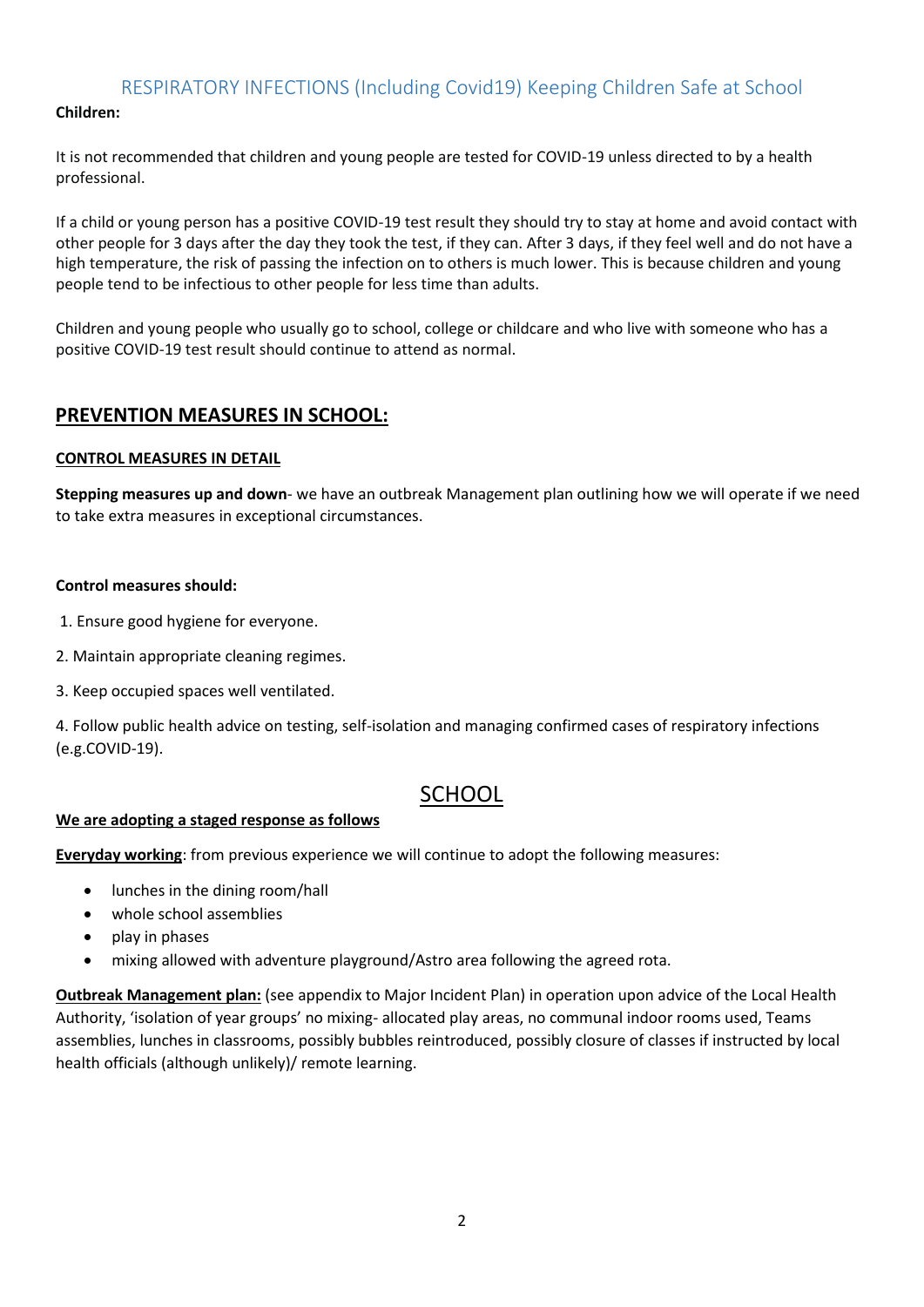|                           |                    | <b>Everyday working</b>                                                                                                                                                                                                                                                                                                                                                                                                                                                                                                                                                                                                                                                                                                                                                                                                                                                             |
|---------------------------|--------------------|-------------------------------------------------------------------------------------------------------------------------------------------------------------------------------------------------------------------------------------------------------------------------------------------------------------------------------------------------------------------------------------------------------------------------------------------------------------------------------------------------------------------------------------------------------------------------------------------------------------------------------------------------------------------------------------------------------------------------------------------------------------------------------------------------------------------------------------------------------------------------------------|
| <b>HAZARD</b>             | <b>CONTROL</b>     | <b>ACTION</b>                                                                                                                                                                                                                                                                                                                                                                                                                                                                                                                                                                                                                                                                                                                                                                                                                                                                       |
| Arrival of pupils         | Staff              | Staff manning gates will send children straight to their teaching<br>zone. No parents will be allowed through the gates in the morning.<br>Reception children enter via gate at no 49<br>Year 1 children enter via gate at no 49<br>Year 2 & 3 children enter via gate at no 47<br>Years 4, 5, 6 children enter via School office gate                                                                                                                                                                                                                                                                                                                                                                                                                                                                                                                                              |
| Departure of pupils       |                    | Gates will be opened & Parents can collect their children from the<br>following locations:<br>3.10pm Reception: children will be seen out of their<br>classroom door. No. 49 gate will then be locked at 3.25<br>3:35pm Year 1 1RG- front door of no.49<br>1JG - bus stop in main playground<br>Year 2 2KA - blue door of no. 47<br>2KP - classroom door to quiet area                                                                                                                                                                                                                                                                                                                                                                                                                                                                                                              |
|                           |                    | 3:40pm Year 3 3HV - blue door of no. 47<br>3MS - fire exit by drive of no.47<br>Year 4 4SR - classroom conservatory door<br>4KL - classroom door to quiet area<br>4BH - next to astro pitch<br>Year 5 5 AD - by benches next to Adventure playground<br>5BS - by entrance to Astro pitch<br>Year 6 6MS - side door to 43, next to photocopier room<br>6RC - gate to no.45<br>Gates will be locked by the teaching staff by 4.00. Any children not<br>collected on time will then be taken to ASCC and parents contacted.<br>Parents collecting from ASCC should call the mobile number<br>displayed on no. 47 gate and wait for a member of staff.<br>Parents are still encouraged to observe social distancing while<br>queuing and not congregate by the gates. Parents may wish to wear<br>a face covering when dropping off / collecting children as this is a<br>public space. |
| <b>Breakfast Club</b>     | Staff              | Children attending Breakfast Club will go to the Dining room.<br>Children will sanitise their hands before going to their classroom. All<br>dining tables, benches and doors will be sanitised once Breakfast<br>Club is finished.                                                                                                                                                                                                                                                                                                                                                                                                                                                                                                                                                                                                                                                  |
| Registration<br>Classroom | Staff<br>Staff and | Registers will be taken in the classroom first thing in the morning<br>and in the afternoon as usual, and numbers and absentees are sent<br>electronically to the School Office before 9.30am and again in the<br>afternoon. The School Office staff will complete their usual checks<br>and report to the headteacher. Any infectious illnesses will be<br>notified to the H&S Officer. On sport afternoons, the registers are<br>taken by the sports staff who will phone the office with the<br>numbers /names before leaving the site.<br>As far as possible, teachers and teaching assistants should remain                                                                                                                                                                                                                                                                    |
| organisation              | Children           | only with their own year group throughout the day. They should not                                                                                                                                                                                                                                                                                                                                                                                                                                                                                                                                                                                                                                                                                                                                                                                                                  |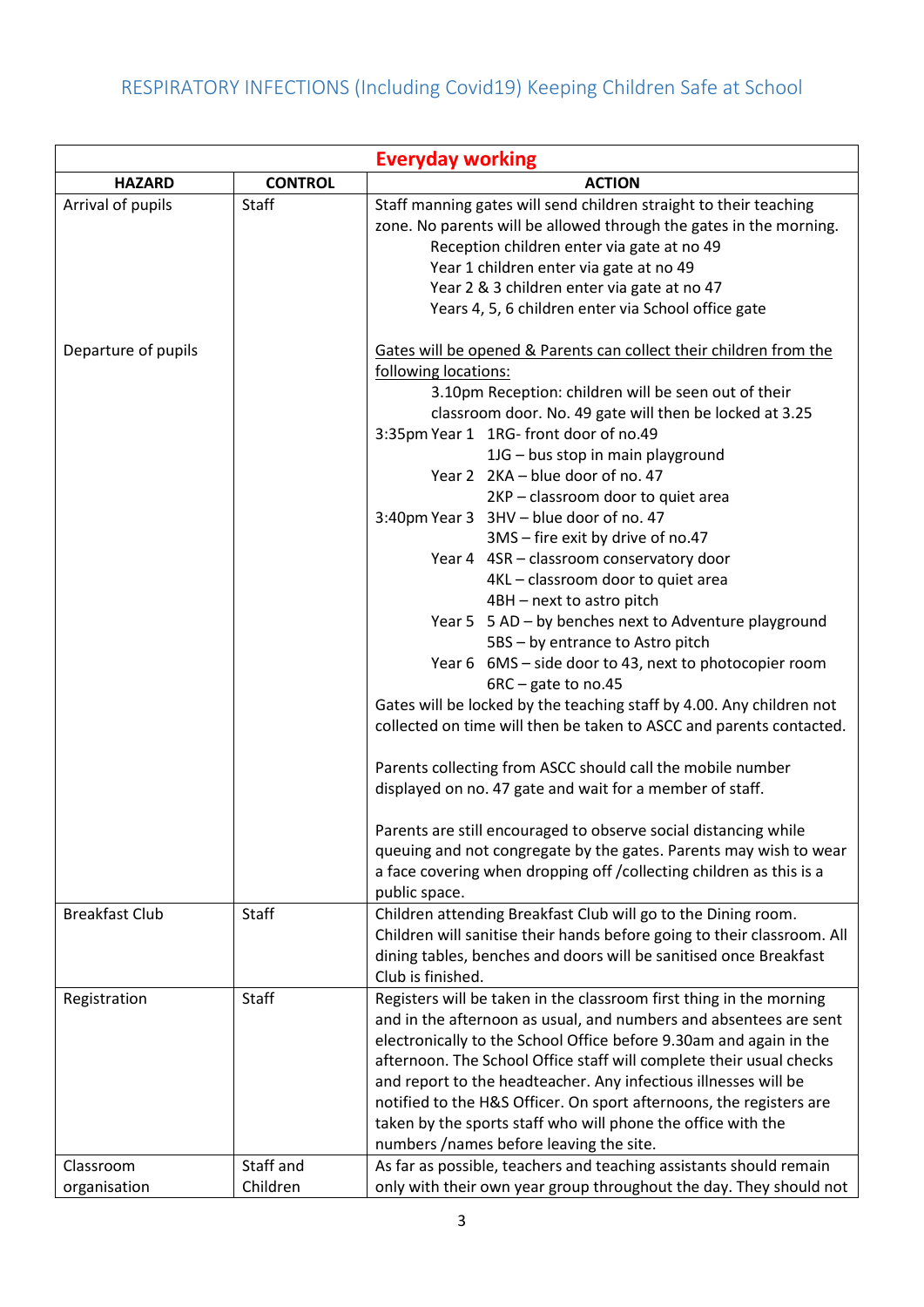|                    |              | mix with other children and should exercise social distancing when      |
|--------------------|--------------|-------------------------------------------------------------------------|
|                    |              | mixing with other staff.                                                |
|                    |              | Staff will still ensure that the children in their group wash their     |
|                    |              | hands several times a day, especially when returning from an            |
|                    |              |                                                                         |
|                    |              | activity not in their classroom, when visiting the toilet, before food, |
|                    |              | after break/lunch and at least once in the afternoon before they go     |
|                    |              | home.                                                                   |
|                    |              | Viricidal solution should be used to wipe down all hard surfaces in     |
|                    |              | the classroom several times daily:                                      |
|                    |              | -tables/ desks before and after the pupils eat snack/lunch and at       |
|                    |              | the end of the day.                                                     |
|                    |              | - door handles/touch-plates and light switches- at least twice a day.   |
|                    |              | KS 1&2: Desks are to be well spaced. Children should use the same       |
|                    |              | work station throughout the day.                                        |
|                    |              | Children will keep their own water bottle at their work station along   |
|                    |              | with any other belongings.                                              |
|                    |              | Promote 'Catch it, bin it, kill it!' approach to good respiratory       |
|                    |              | hygiene. Younger children should be supervised using hand sanitiser     |
|                    |              | to avoid possibility of ingestion.                                      |
|                    |              | Tissues will be provided in classrooms.                                 |
| Ventilation        | <b>Staff</b> | A window MUST be open at all times to keep fresh air circulating.       |
|                    |              | Regular full airing of the room should happen during the day-           |
|                    |              | breaktimes and at the end of the day. Doors may be open when            |
|                    |              | someone is present in the room but should be closed when the            |
|                    |              | room is empty.                                                          |
|                    |              |                                                                         |
|                    |              | Classrooms will be monitored on a rota basis for the efficiency of      |
|                    |              | ventilation (CO <sup>2</sup> concentration/aerosols).                   |
|                    |              | Remedial action will be taken to improve any identified areas with      |
|                    |              | poor ventilation.                                                       |
|                    |              | During the Warmer months, outside spaces staff are encouraged to        |
|                    |              | use outside teaching spaces if feasible.                                |
| EYFS & Key stage 1 | Staff and    | Soft toys and furnishings will be washed regularly. Washable            |
| classes            | Children     | toys/resources will be encouraged                                       |
| Snack time         | Staff and    | The children will have staggered break times. Prior to going to the     |
|                    | Children     | playground for snack ensure children wash their hands. At the end       |
|                    |              | of break ensure your pupils wash their hands again before returning     |
|                    |              | to your classroom.                                                      |
| <b>Toilets</b>     | Staff and    | Year groups are to use their allocated toilets only regardless of the   |
|                    | Children     | time of day with the exception of Breakfast Club/ After School Care     |
|                    |              | Club.                                                                   |
|                    |              | Everyone should make sure hands are thoroughly washed for 20s           |
|                    |              | after each use.                                                         |
|                    |              | Paper towels will be provided where possible to reduce the use of       |
|                    |              | hand driers.                                                            |
| Playtimes          | Staff and    | All play areas will now be available to the phase group, although the   |
|                    | Children     | adventure playground and Astro pitch will be on a rota basis for        |
|                    |              | safety. At the start of break, children will be reminded of social      |
|                    |              | distancing.                                                             |
|                    |              | No more than 3 year groups are out to play at one time.                 |
|                    |              | Wet play takes place in classrooms.                                     |
|                    |              |                                                                         |
| Mealtimes          | Staff and    | Children will be using the dining room/hall to eat their lunch. There   |
|                    | Children     | will be a rota system to reduce the number of year groups in the        |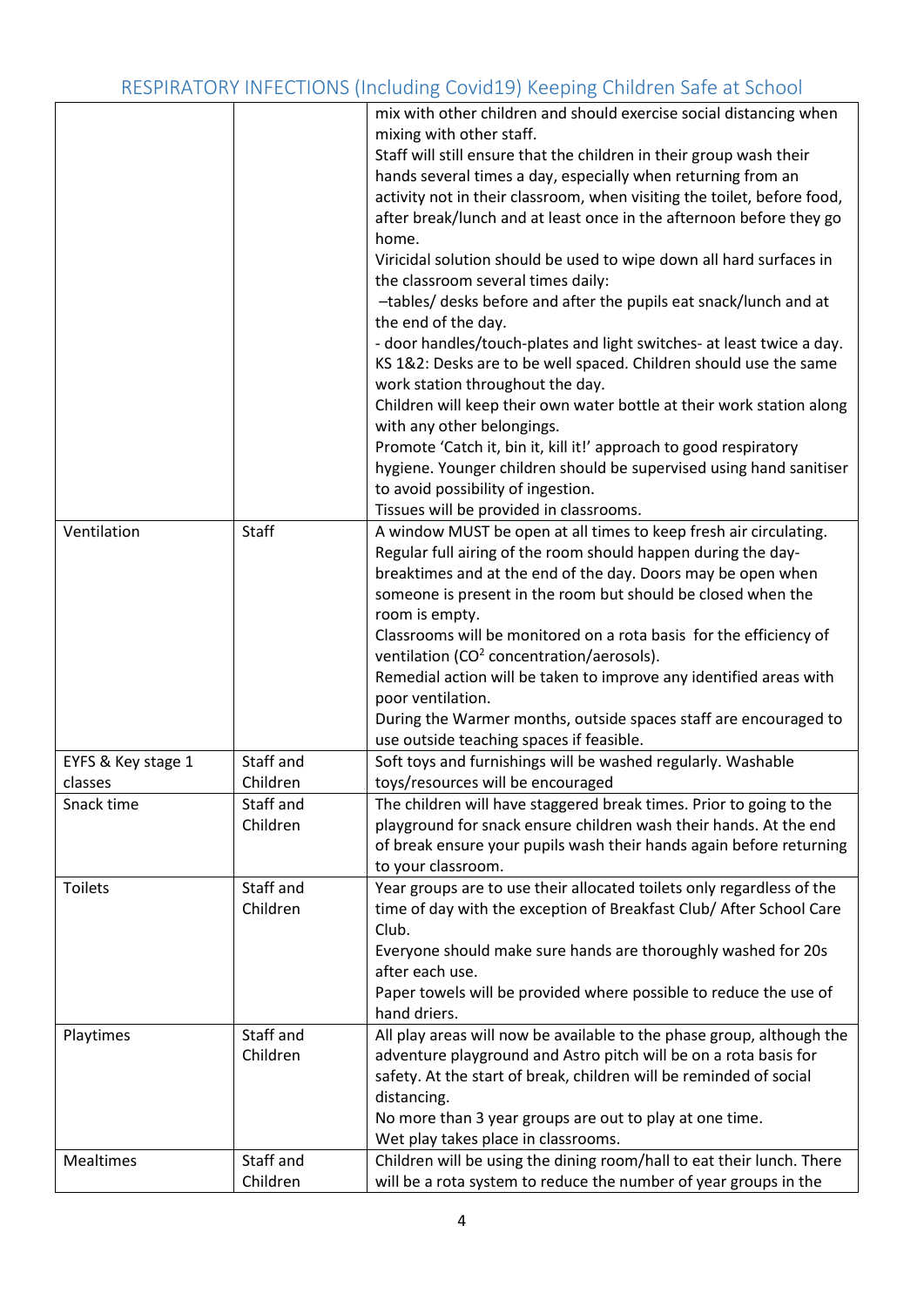| <b>Water Fountains</b>        | Staff/Children | dining area at any one time. Children with dietary requirements<br>named and covered plates to avoid cross contamination-Staff will<br>ensure that they are given the correct, labelled meal. Follow usual<br>hygiene rules (children should wash/ sanitise their hands before<br>lunch and eat nicely.<br>Year groups/Nursery will be kept in separate areas of the dining<br>space.<br>Water fountains are ONLY to be used to refill bottles - NOT to drink<br>from. Signs are in place. Staff should ensure children take their<br>bottles out to play with them and that they are clearly named. Staff |
|-------------------------------|----------------|------------------------------------------------------------------------------------------------------------------------------------------------------------------------------------------------------------------------------------------------------------------------------------------------------------------------------------------------------------------------------------------------------------------------------------------------------------------------------------------------------------------------------------------------------------------------------------------------------------|
|                               | Staff          | should tell them not to drink directly from the fountains.                                                                                                                                                                                                                                                                                                                                                                                                                                                                                                                                                 |
| Other staff/cover<br>teachers |                | Staff members will use their own school laptop. Staff who teach<br>across year groups will wash/sanitise hands between classes.<br>Admin staff will observe social distancing, waiting in classroom<br>doorway to communicate as necessary.                                                                                                                                                                                                                                                                                                                                                                |
| Lessons in communal<br>areas  | Staff          | Children will wash their hands after activities before returning to<br>the classroom.<br>Hands on/ face to face activities should be avoided where the<br>children are from different year groups.                                                                                                                                                                                                                                                                                                                                                                                                         |
| <b>Specialist Lessons:</b>    |                | Staff who teach across year groups will wash/sanitise hands<br>between classes/ sessions.                                                                                                                                                                                                                                                                                                                                                                                                                                                                                                                  |
| Sport                         |                | See any specific activity Risk assessments<br>Sports fixtures will be risk assessed and additional Covid precautions<br>for either school will be adhered to.                                                                                                                                                                                                                                                                                                                                                                                                                                              |
| Music                         |                | Where activity involves larger volumes of aerosols being generated<br>e.g. singing/ playing of wind/ brass instruments, staff will be<br>especially mindful of distancing and position:<br>Children/staff not singing/playing facing each other without<br>adequate distancing (staff encouraged to stand at the side)<br>Control the amount of sound- discouraging raised voices<br>Mixed year groups distanced<br>The room should be well ventilated<br>(Clear plastic screens are available as an additional precaution).                                                                               |
| ICT - Shared<br>PC/Laptops    |                | The ICT suite times will be booked on the ICT timetable.<br>keyboards and work surfaces will be cleaned down after use<br>by staff or pupils.<br>Everyone should wash and thoroughly dry their hands after<br>using the ICT suite.<br>Groups using the ICT suite must be mindful of the other<br>groups using the building.<br>Groups must use their own toilet area, even if it is in a<br>different building.                                                                                                                                                                                            |
| Library                       | Staff/children | The library can be used by groups but a selection of books will still<br>be in each classroom for the group to exchange.<br>Hands should be washed after visiting the library as this is outside of<br>the classroom.                                                                                                                                                                                                                                                                                                                                                                                      |
| Staff room                    | Staff          | All staff can now use the staff room.<br>For good ventilation there should be at least 2 windows open<br>$\bullet$<br>on different sides of the room                                                                                                                                                                                                                                                                                                                                                                                                                                                       |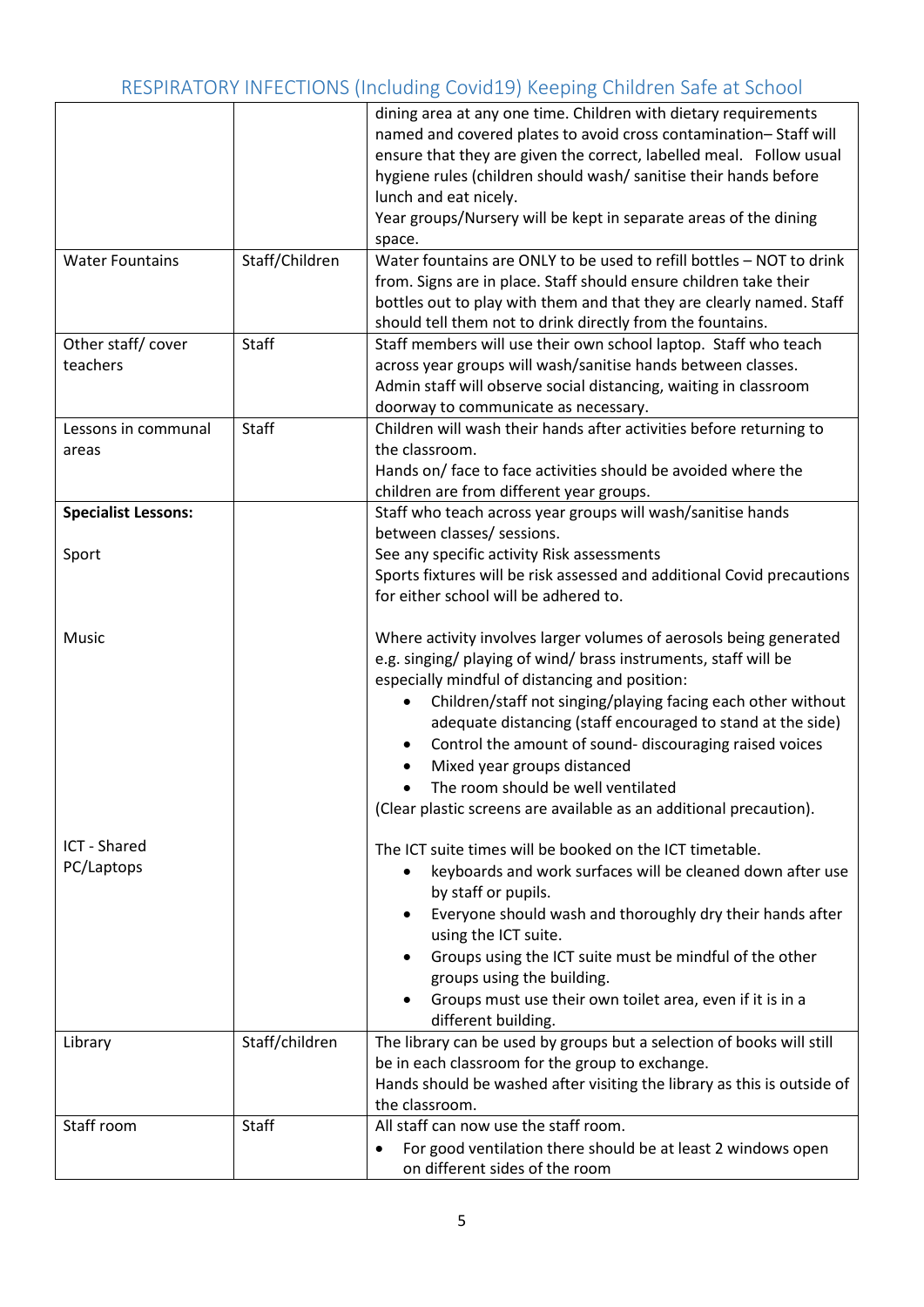| Belongings/                | Children                              | Surfaces need to be sprayed down at the end of each phase's<br>$\bullet$<br>break period<br>Staff will use their own cups<br>$\bullet$<br>Staff will distance as much as possible especially if mixing year<br>$\bullet$<br>groups<br>All personal/class belongings should be taken back to own<br>$\bullet$<br>rooms not left in the staff room when staff leave<br>Only essential personal items should come in and go home from                                                                                                                                                                                                                                                                                                                     |
|----------------------------|---------------------------------------|--------------------------------------------------------------------------------------------------------------------------------------------------------------------------------------------------------------------------------------------------------------------------------------------------------------------------------------------------------------------------------------------------------------------------------------------------------------------------------------------------------------------------------------------------------------------------------------------------------------------------------------------------------------------------------------------------------------------------------------------------------|
| Homework/reading<br>books  |                                       | school, e.g. outdoor wear, bags, trainers & PE items, water bottles,<br>packed lunches, medication.<br>Birthday treats must be individual and pre-packaged and will not be<br>consumed on site but be given out at the end of the day in line with<br>guidelines in parent's handbook.                                                                                                                                                                                                                                                                                                                                                                                                                                                                 |
| Cleaning communal<br>areas | Site Manager<br>and cleaning<br>staff | High touch areas in corridors/ shared areas will be sterilised daily<br>including<br>Door handles<br>$\bullet$<br>Push plates<br>$\bullet$<br>Bannisters/handrails<br>$\bullet$<br>Toilet door locks/handles/flush handles/taps<br>$\bullet$<br>Photocopier<br>$\bullet$                                                                                                                                                                                                                                                                                                                                                                                                                                                                               |
| Waste                      |                                       | Personal waste from individuals with symptoms of COVID-19 and<br>waste from cleaning of areas where they have been (including PPE,<br>disposable cloths and used tissues):<br>1. Should be put in a plastic rubbish bag and tied when full<br>2. The plastic bag should then be placed in a second bin bag<br>and tied<br>This should be put in a suitable and secure place and<br>3.<br>marked for storage until the individual's test results are<br>known<br>This waste should be stored safely and kept away from children.<br>If the individual tests negative, this can be disposed of immediately<br>with the normal waste.<br>If COVID-19 is confirmed this waste should be stored for at least 72<br>hours before disposal with normal waste. |
| <b>First Aid</b>           | All staff                             | At breaktime and lunchtime there is an allocated First Aider on<br>duty. If the child requiring First Aid is not in their group they will<br>keep a 1+m distance. They must wear gloves and further PPE can be<br>worn if the first aider wishes.                                                                                                                                                                                                                                                                                                                                                                                                                                                                                                      |
| Remote learning            | All teaching staff                    | If a child is at home learning due to isolation or because they are<br>shielding, teachers will provide remote learning unless the child is<br>too unwell to work at home. Teachers will provide feedback as<br>appropriate. If a child is not engaging the teacher will try to make<br>contact with the child/family and if unsuccessful, the teacher will<br>inform the headteacher who will then contact the family. Further<br>support will initially be provided by the class teacher, then, if<br>necessary, a support package will be arranged via the SENDCo in<br>discussion with the Headteacher.                                                                                                                                            |
| Assemblies and<br>meetings | All staff                             | Staff should stand at the side for singing activities not facing the<br>children. The children should not sing face to face. Singing assembly<br>will be in Key stage groups, distanced as much as possible across<br>the hall.                                                                                                                                                                                                                                                                                                                                                                                                                                                                                                                        |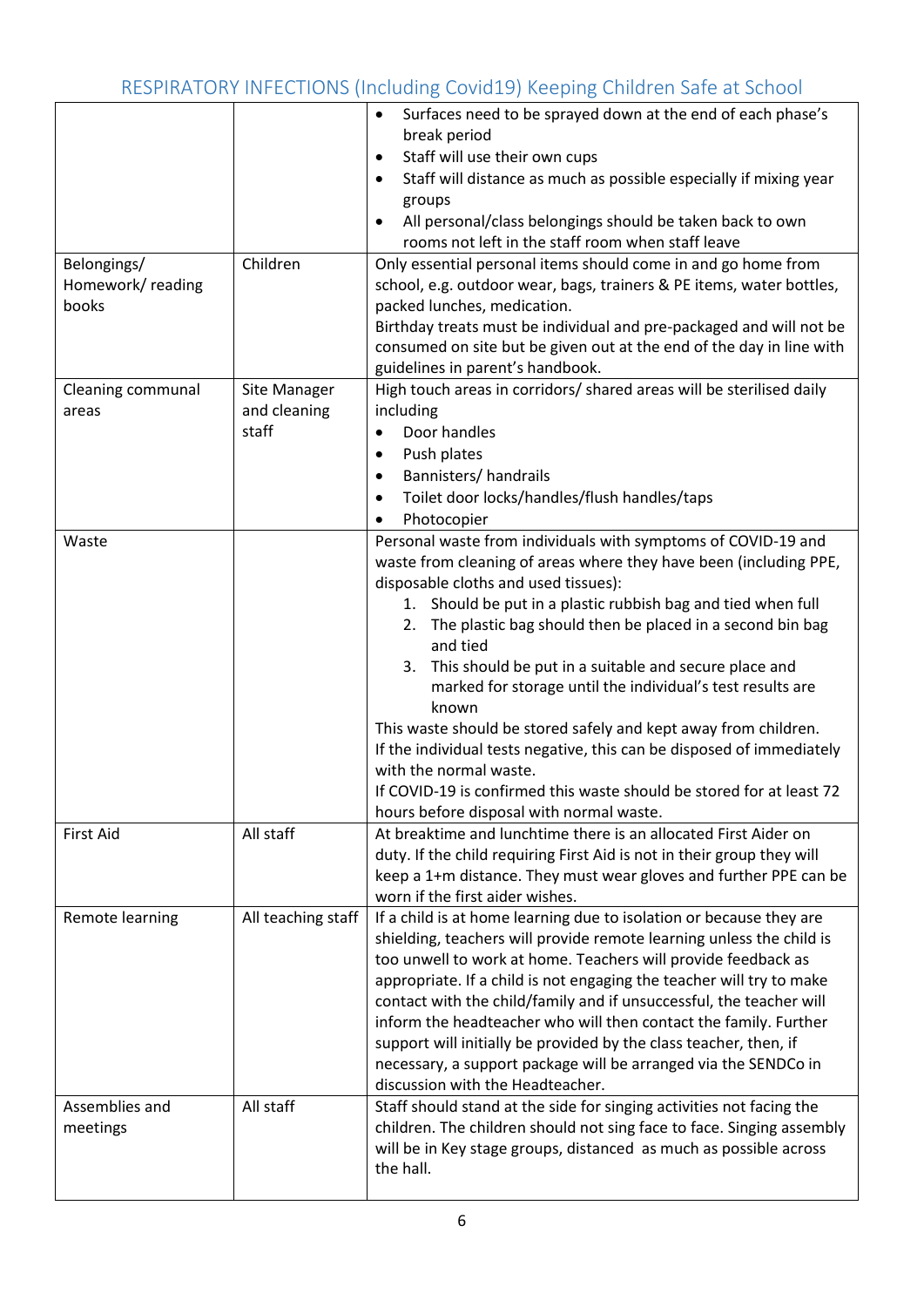| Communication          |                                             | Teams will be still be mainly used for meetings and communication<br>between staff.                                                                                                                                                                                                                                                                                                                                                                                                                        |
|------------------------|---------------------------------------------|------------------------------------------------------------------------------------------------------------------------------------------------------------------------------------------------------------------------------------------------------------------------------------------------------------------------------------------------------------------------------------------------------------------------------------------------------------------------------------------------------------|
|                        |                                             | Communication with parents will be via Teams/email or telephone,<br>although some face to face meetings can be arranged if necessary.                                                                                                                                                                                                                                                                                                                                                                      |
| <b>Visits</b>          | <b>Teaching staff</b>                       | There must be a full and thorough risk assessment in place in<br>relation to all educational visits which should include any public<br>health advice, such as hygiene and ventilation requirements and<br>any specific requirements from the venue relating to Covid<br>precautions.                                                                                                                                                                                                                       |
| Absences               | Parents<br>Office staff                     | Parents are asked to provide details of why their child is absent<br>including main symptoms of illness. Data collection may be<br>requested by Ofsted (EYFS only) If a child has Covid 19 or is waiting<br>for a test result, parents should inform the school so we can support<br>the child/family and keep the school's data accurate. Anyone with<br>symptoms of Covid 19 should not attend school and should isolate<br>following current guidance. See advice at the beginning of this<br>document. |
| After School Care Club | ASCC staff                                  | ASCC will take place in the dining room (indoors) or outside if<br>weather permits. ASCC will use the hall toilets which will be cleaned<br>at the beginning and end of ASCC. Children will wash their hands<br>before going home. All dining tables, benches and doors will be<br>sanitised once ASCC Club is finished. Parents are notified to ring the<br>ASCC phone number to pick up their child. Children are taken to<br>no.47 gate by staff. No parents are allowed on site.                       |
| Visitors/Contractors   | Site Manager<br>Operations<br><b>Bursar</b> | All visitors to the school should sanitise their hands when they<br>arrive and before they leave. Visitors will be required to sign in. No-<br>one with symptoms of Coronavirus will be allowed on school                                                                                                                                                                                                                                                                                                  |
| Tours of the School    | Headteacher<br>MH                           | premises. All tours are accompanied by the headteacher or other<br>senior member of staff. They will observe social distancing. Visitors<br>may choose to wear a face covering.                                                                                                                                                                                                                                                                                                                            |

## **NURSERY**

| <b>HAZARD</b>                                  | <b>CONTROL</b>        | <b>ACTION</b>                                                                                                                                                                                                                                                                                                                                                                                                                 |
|------------------------------------------------|-----------------------|-------------------------------------------------------------------------------------------------------------------------------------------------------------------------------------------------------------------------------------------------------------------------------------------------------------------------------------------------------------------------------------------------------------------------------|
| <b>Arrival and</b><br>Departure of<br>children | <b>Staff</b>          | Parents should ring the appropriate bell for their child's group. Staff<br>will answer and take the children in to wash their hands before<br>entering their group area.<br>No parents will be allowed through the gate. Parents may wish to<br>wear a face covering when dropping off / collecting children as this is a<br>public space.                                                                                    |
| Moving around the<br>school grounds            | Staff and<br>children | Social distancing should be observed as much as possible outside of<br>the Nursery.                                                                                                                                                                                                                                                                                                                                           |
| Organisation                                   | Staff and<br>Children | Key workers should exercise social distancing as much as possible.<br>Staff should supervise the children in their group washing their hands<br>several times a day especially at these times: before snacks, after play<br>outside, before lunch, after lunch, whenever returning from an activity<br>not in their zone and before they go home. Everyone should be<br>encouraged/taught to wash their hands for 20 seconds. |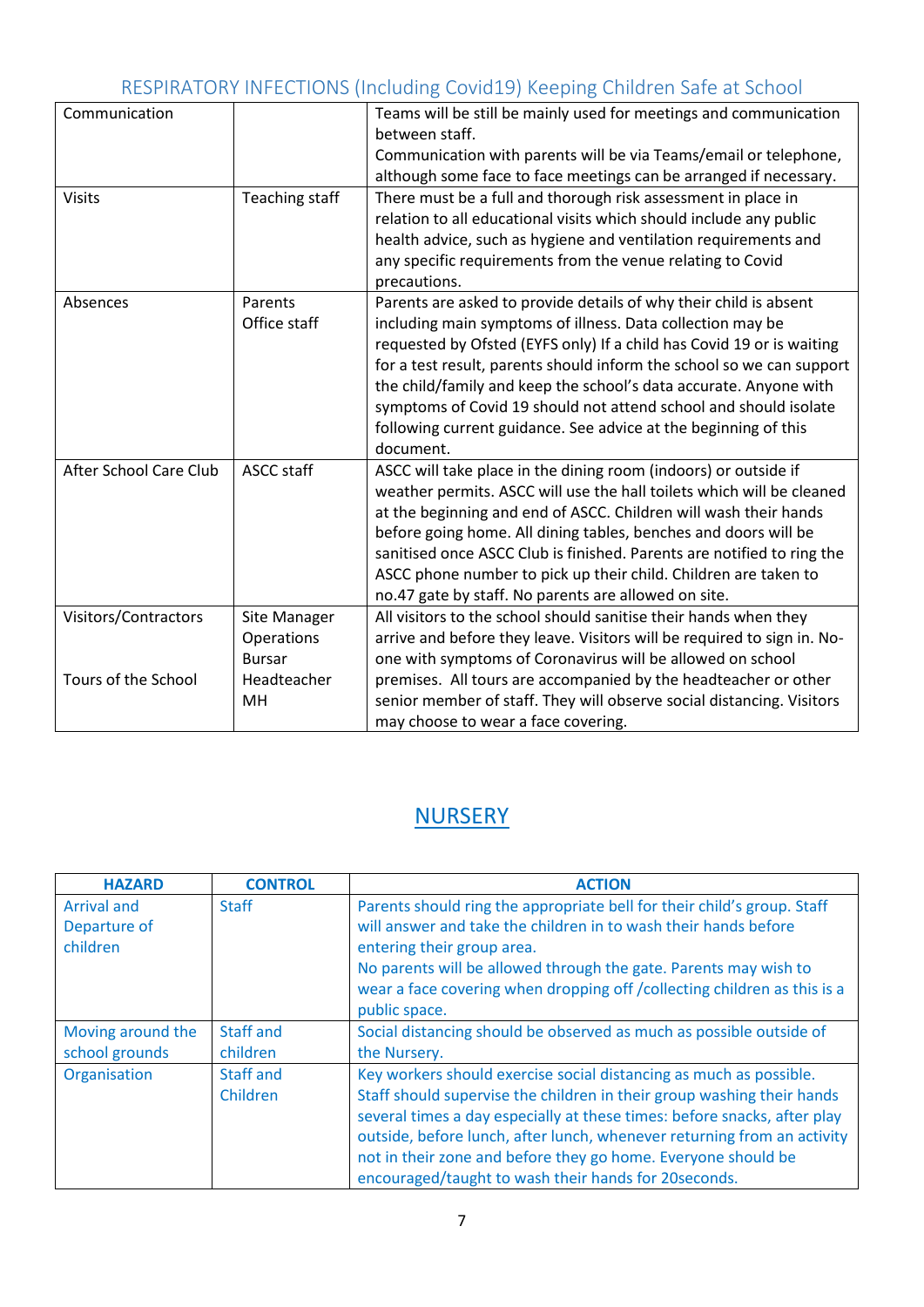|                           |                     | Versan/viricidal solution should be used to wipe down all hard                                                                      |
|---------------------------|---------------------|-------------------------------------------------------------------------------------------------------------------------------------|
|                           |                     | surfaces in the rooms several times daily:                                                                                          |
|                           |                     | -tables before and after the children eat snack/ return from                                                                        |
|                           |                     | lunch and at the end of the day.                                                                                                    |
|                           |                     | - door handles/touch-plates and light switches- at least twice a                                                                    |
|                           |                     | day.                                                                                                                                |
|                           |                     | - shared PC/laptops- after use                                                                                                      |
|                           |                     | Children will have their own water bottle.                                                                                          |
|                           |                     | Promote 'Catch it, bin it, kill it!' approach to good respiratory hygiene.                                                          |
|                           |                     | Tissues will be provided in zones.                                                                                                  |
| Ventilation               | <b>Staff</b>        | A window must be open at all times in each area to keep fresh air                                                                   |
|                           |                     | circulating.                                                                                                                        |
|                           |                     | Regular full airing of the room should happen during the day-                                                                       |
|                           |                     | breaktimes and at the end of the day. Doors may be open when                                                                        |
|                           |                     | someone is present in the room but should be closed when the room                                                                   |
|                           |                     | is empty.                                                                                                                           |
|                           |                     | Rooms will be monitored on a rota basis for the efficiency of                                                                       |
|                           |                     | ventilation (CO <sup>2</sup> concentration/aerosols).                                                                               |
|                           |                     | Remedial action will be taken to improve any identified areas with                                                                  |
|                           |                     | poor ventilation.                                                                                                                   |
|                           |                     | During the warmer months, staff are encouraged to use outside                                                                       |
|                           |                     | spaces if feasible.                                                                                                                 |
| <b>EYFS toys and play</b> | <b>Staff and</b>    | Soft toys and furnishings will be washed regularly. Washable                                                                        |
| equipment                 | Children            | toys/resources will be encouraged                                                                                                   |
| <b>Mealtimes</b>          | <b>Staff and</b>    | Nursery will share the dining room with other year groups but should                                                                |
|                           | Children            | keep to their own end of the dining room. Nursery staff will serve                                                                  |
| Cover staff               |                     | lunch to Nursery pupils only.                                                                                                       |
|                           | <b>Staff</b>        | Use of external cover staff may be necessary but they will be made<br>aware of this Risk assessment and its control measures. Other |
|                           |                     | Nursery/school staff may be asked to cover, but this will be kept to a                                                              |
|                           |                     | minimum to avoid close contact between groups.                                                                                      |
| <b>Staff room</b>         | <b>Staff</b>        | All staff can now use the staff room.                                                                                               |
|                           |                     | For good ventilation there should be at least 2 windows open on                                                                     |
|                           |                     | different sides of the room                                                                                                         |
|                           |                     | Surfaces need to be sprayed down at the end of each phase's<br>$\bullet$                                                            |
|                           |                     | break period                                                                                                                        |
|                           |                     | Staff will use their own cups<br>$\bullet$                                                                                          |
|                           |                     | Staff will distance as much as possible especially if mixing year<br>۰                                                              |
|                           |                     | groups                                                                                                                              |
|                           |                     | All personal/class belongings should be taken back to own rooms<br>$\bullet$                                                        |
|                           |                     | not left in the staff room when staff leave                                                                                         |
| <b>Cleaning communal</b>  | <b>Site Manager</b> | High touch areas in corridors/ shared areas will be sterilised daily                                                                |
| areas                     | and cleaning        | including                                                                                                                           |
|                           | staff/Nursery       | <b>Door handles</b><br>$\bullet$                                                                                                    |
|                           | housekeeper         | <b>Push plates</b><br>$\bullet$                                                                                                     |
|                           |                     | <b>Bannisters/handrails</b><br>$\bullet$                                                                                            |
|                           |                     | Toilet door locks/handles/flush handles/taps<br>$\bullet$                                                                           |
|                           |                     | Photocopier                                                                                                                         |
| Waste                     |                     | Personal waste from individuals with symptoms of COVID-19 and                                                                       |
|                           |                     | waste from cleaning of areas where they have been (including PPE,                                                                   |
|                           |                     | disposable cloths and used tissues):                                                                                                |
|                           |                     | Should be put in a plastic rubbish bag and tied when full                                                                           |
|                           |                     |                                                                                                                                     |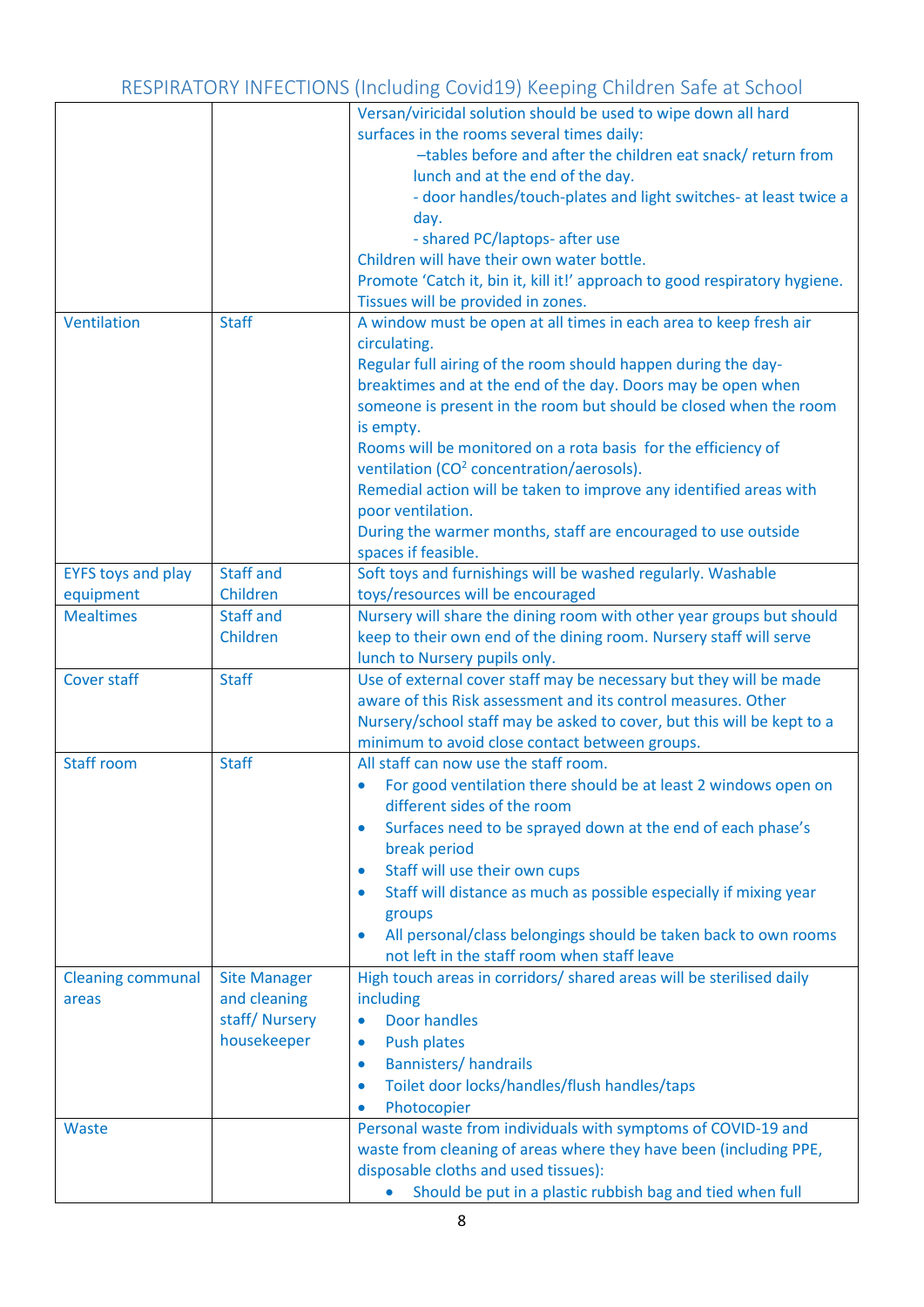|                                                               |                                                                                                                           | The plastic bag should then be placed in a second bin bag and<br>$\bullet$<br>tied<br>This should be put in a suitable and secure place and marked<br>for storage until the individual's test results are known<br>This waste should be stored safely and kept away from children.<br>If the individual tests negative, this can be disposed of immediately<br>with the normal waste.<br>If COVID-19 is confirmed this waste should be stored for at least 72<br>hours before disposal with normal waste. |
|---------------------------------------------------------------|---------------------------------------------------------------------------------------------------------------------------|-----------------------------------------------------------------------------------------------------------------------------------------------------------------------------------------------------------------------------------------------------------------------------------------------------------------------------------------------------------------------------------------------------------------------------------------------------------------------------------------------------------|
| <b>Singing</b>                                                | All staff                                                                                                                 | Staff should stand at the side for singing activities not facing the<br>children. The children should not sing face to face.                                                                                                                                                                                                                                                                                                                                                                              |
| <b>Meetings</b><br>Communication                              | All staff                                                                                                                 | Teams will be used for meetings and communication between staff in<br>school as much as possible.                                                                                                                                                                                                                                                                                                                                                                                                         |
| <b>Absences</b>                                               | <b>Parents</b><br><b>Nursery staff</b>                                                                                    | Parents are asked to provide details of why their child is absent<br>including main symptoms of illness. Attendance is notified daily to DfE.<br>Data collection may be requested by Ofsted (EYFS only)                                                                                                                                                                                                                                                                                                   |
| <b>Visitors/Contractors</b><br>Tours of the<br><b>Nursery</b> | <b>Site Manager</b><br><b>Operations</b><br><b>Bursar</b><br>Headteacher<br><b>MH</b><br><b>Nursery</b><br><b>Manager</b> | All visitors to the school should sanitise their hands when they arrive<br>and before they leave. Visitors will be required to sign in. No-one with<br>symptoms of Coronavirus will be allowed on school premises. All<br>tours are accompanied by the headteacher or other senior member of<br>staff. They will observe social distancing. Visitors may choose to wear<br>a face covering.                                                                                                               |

## **1. RESPONSE TO ANY INFECTION:**

### **Procedure when a child is unwell**

Parents have been advised that if any child shows any of the recognised symptoms of Covid 19 (new and persistent cough, high temperature, loss of or change in, their normal sense of taste and smell), they should not attend school. See advice section at the beginning of this document.

If a child in the group displays symptoms of a respiratory infection

- send them to the School office immediately
- child isolated and supported in the sick bay Office staff to wear appropriate PPE
- Call parents immediately to collect the child
- Teaching zone and office/sick bay should be thoroughly cleaned down (Office to call site manager for assistance)
- Parents asked to keep the school advised of how the child is

### **Managing confirmed cases of coronavirus (COVID-19) amongst the school /Nursery**

### **community (See also the advice section at the beginning of this document)**

The Health Protection Team /local council dedicated health team will be contacted by MD or AP if case numbers rise significantly denoting a possible outbreak.

Additional action will be implemented as advised by the Health Protection Team if an outbreak is declared and additional precautions may be put back in place. The school will also implement its Outbreak Management Plan